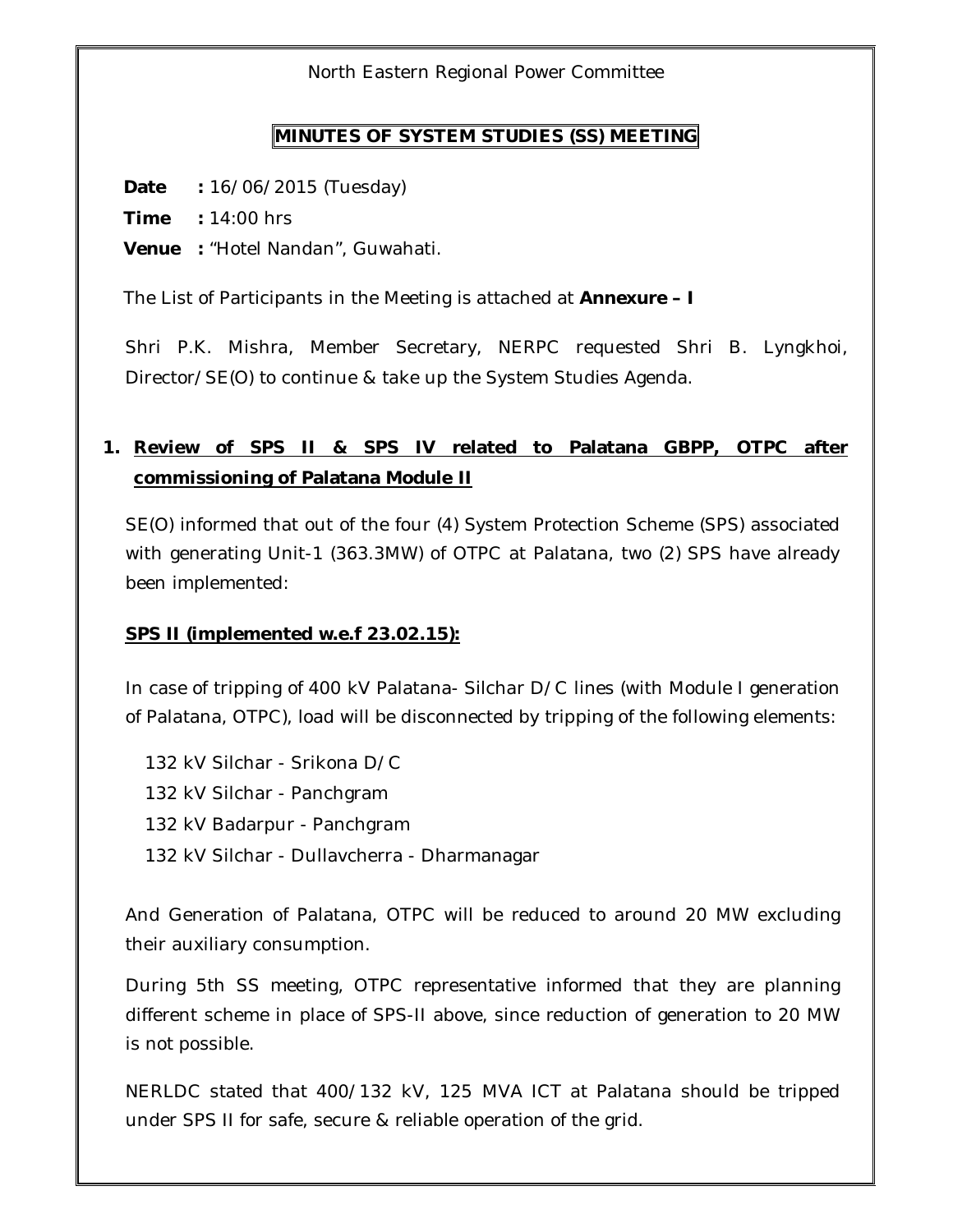After detailed deliberation, the Sub-committee requested OTPC to give the detail presentation about the scheme proposed by them in the next meeting for further discussion. OTPC agreed.

#### **SPS IV (implemented w.e.f 14.09.13):**

In case of tripping of 400 kV Silchar – Byrnihat & 400 kV Silchar- Azra lines (without generation of Palatana, OTPC), load will disconnected by tripping of the following elements:

132 kV Silchar - Srikona D/C

132 kV Silchar - Panchgram

132 kV Badarpur - Panchgram

132 kV Silchar – Dullavcherra - Dharmanagar

OTPC & POWERGRID informed that above scheme has already been implemented by them.

During 5th SS meeting, OPTC informed that there are 132/6.6 kV, 2x25 MVA Station Transformers, 2x750 kVA DG, 15.5/6.6 kV, 2x16 MVA UAT at Palatana, OTPC. They have also informed that around 13 MW power are required for each module of Palatana.

NERLDC stated that at present, auxiliary power required for Paltana machines are received from Station Transformers and in turn the Station Transformers get power from 132 kV Bus of Palatana. For reliable power supply of Palatana machines, another 400/132 kV ICT at Palatana is required. It will also satisfy N-1 Criteria of Transmission Planning, Jan13 of CEA.

NERLDC also stated that UAT capacity is to be enhanced for supply of auxiliary power to Paltana machines. OTPC was requested to bring detailed scheme of auxiliary power supply to Palatana machines in the next System Study sub Committee meeting.

#### *Deliberation of the sub-Committee*

Since no representative from OTPC was present, the status could not be updated.

*The Sub-committee requested NERPC to take up the matter with OTPC to give the detail presentation about the scheme proposed by them in the next meeting for further discussion.*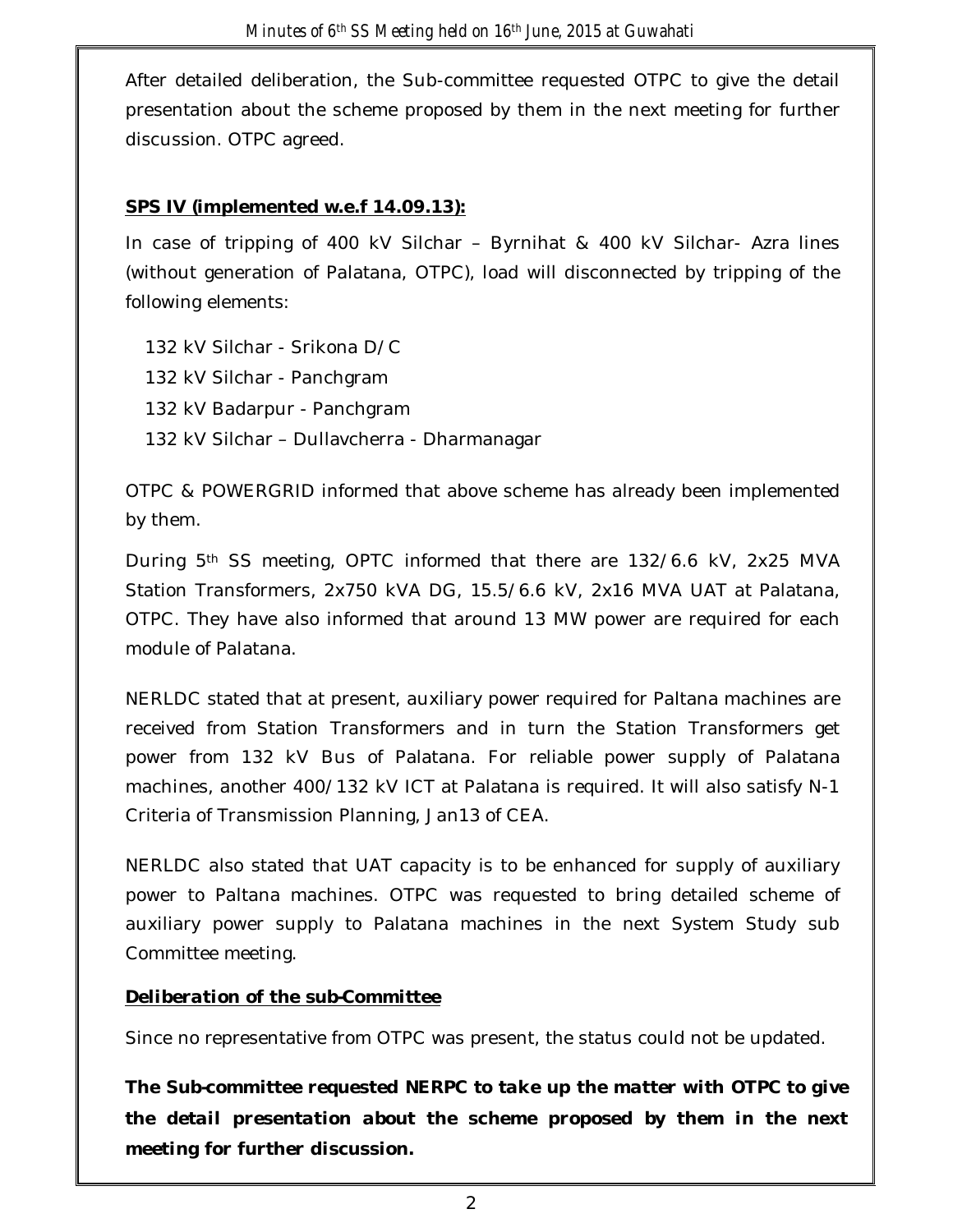# **2. SPS based load disconnection in case of tripping of 400/220 kV, 315 MVA ICT at Bongaigaon**

In case of tripping of 400 kV Bongaigaon – Azara & 400 kV Bongaigaon –Byrnihat lines, 400/220 kV, 315 MVA ICT at Bongaigaon may be overloaded and tripped at peak hours. In case of tripping of this ICT, Capital area, Dhaligaon area of Assam & Nangalbibra area of Meghalaya & North Bengal & Bhutan system may be collapsed.

To safe, secure & reliable operation of these areas of NER, SPS is to be designed for load disconnection in these areas.

Assam stated that Dhaligaon load needs to be kept in radial mode and Bhutan load through 132 kV Rangia – Deothang S/C must not be affected.

During the 5<sup>th</sup> SS meeting, Assam agreed to above scheme as suggested and the same would be implemented by first week of June, 2015.

#### *Deliberation of the sub-Committee*

*Assam informed that above scheme as suggested is agreeable to them and the work would be implemented by 21.06.2015. Necessary shutdown for carrying out the above work has been proposed already. The status will be intimated in the next meeting.*

# **3. SPS based generation reduction of AGTPP in case of tripping of 132 kV AGTPP – Kumarghat line**

It has been observed from study results that after commissioning of Palatana 2nd Module, Monarchak Unit I & II and AGTPP Unit 5 & 6, 132 kV AGTPP – Kumarghat, 132 kV Monarchak – Udaipur, 132 kV Baramura – Teliamura & 132 kV Teliamura-Ambassa lines will be highly loaded.

In case of tripping of 132 kV AGTPP - Kumarghat line, following lines will be overloaded:-

- 1. 132 kV Monarchak Udaipur : 72 MW
- 2. 132 kV Dhalabil Agartala : 84 MW
- 3. 132 kV Dhalabil Kamalpur : 79 MW
- 4. 132 kV Baramura Teliamura : 88 MW
- 5. 132 kV Teliamura Ambassa : 86 MW
- 6. 132 kV PK Bari Kumarghat : 92 MW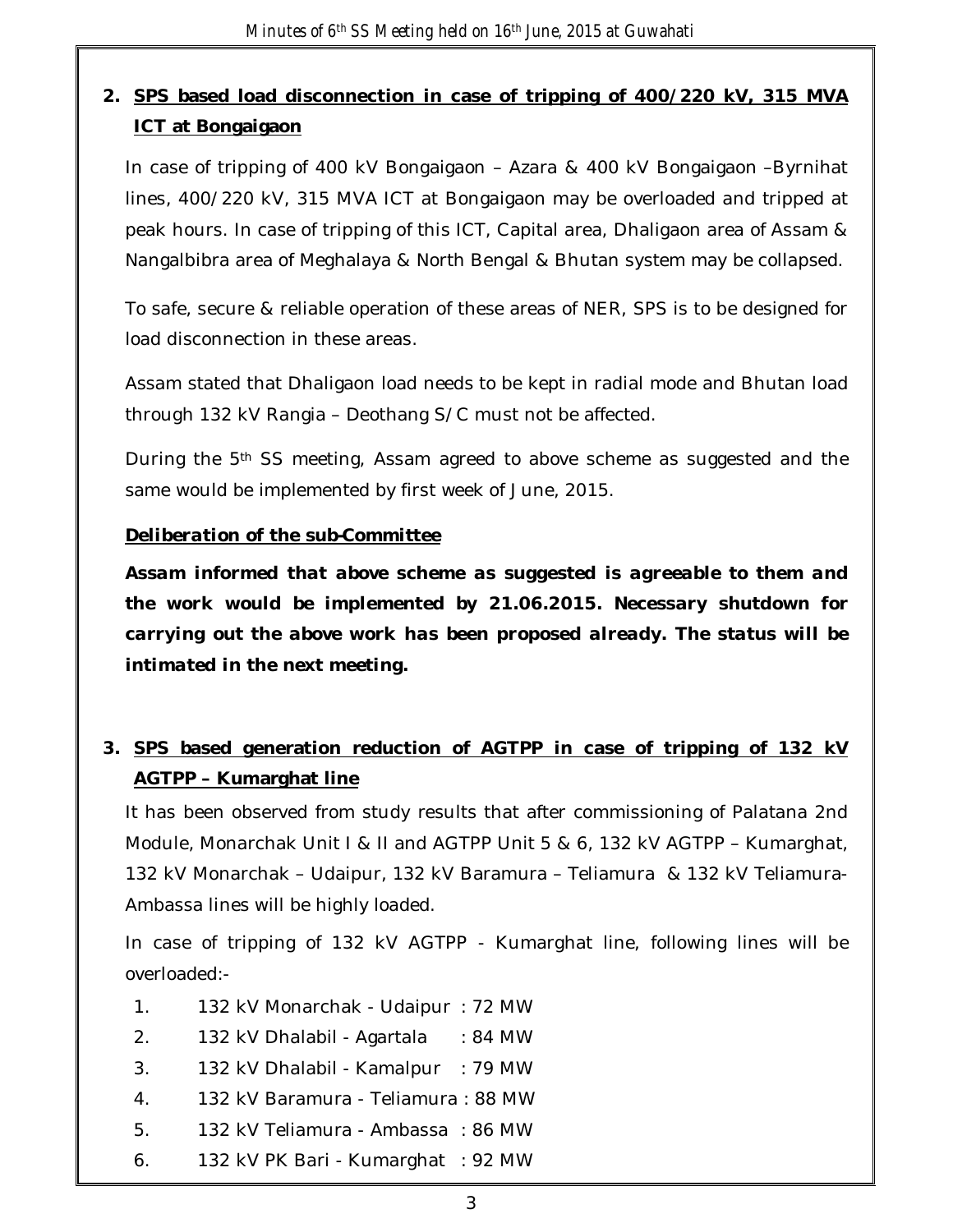7. 132 kV PK Bari - Ambassa : 81 MW

8. 132 kV PK Bari - Kamalpur : 76 MW

During 5th SS meeting, DGM (SO-II), NERLDC requested to implement the above SPS with 32 MW generation reduction of AGTPP before commissioning of STG 5 or STG 6.

NEEPCO once again informed that above scheme would be implemented soon and the status will be intimated in the next meeting.

#### *Deliberation of the sub-Committee*

NEEPCO once again informed that above scheme would be implemented by 25.06.2015 i.e. before synchronization of STG –I and the status will be intimated in the next meeting.

### *The Sub-committee noted as above.*

### **4. SPS at Silchar.**

During meeting held on 06.04.2015, DGM (SO-II), NERLDC informed that Silchar is very important station in Southern Assam part of NER Grid and after termination of 132 kV Silchar – Imphal (PG) D/C lines, loading of 2x200 MVA, 400/132 kV Silchar ICTs has increased and persistent violation of N-1 condition was observed during peak hours. In case of overloading & tripping of any ICTs at Silchar during peak hours, there may be cascade tripping of transmission elements of this part of NER and grid disturbance may occur in this part of NER. As more 132 kV lines from 132 kV Silchar (PG) substation are expected to connect load centers in Tripura, Mizoram, the loading of Silchar ICTs are expected to increase further.

He suggested to have one more SPS at Silchar and that the current SPS based load shedding associated with SPS related to Palatana unit tripping may be extended to Silchar substation such that load is disconnected automatically in case of tripping of any ICT at Silchar.

The Sub-committee requested NERLDC to carry out the system study and so that the proposed SPS at Silchar can be discussed further.

DGM (AM), NERTS informed that above scheme would be implemented within May, 2015.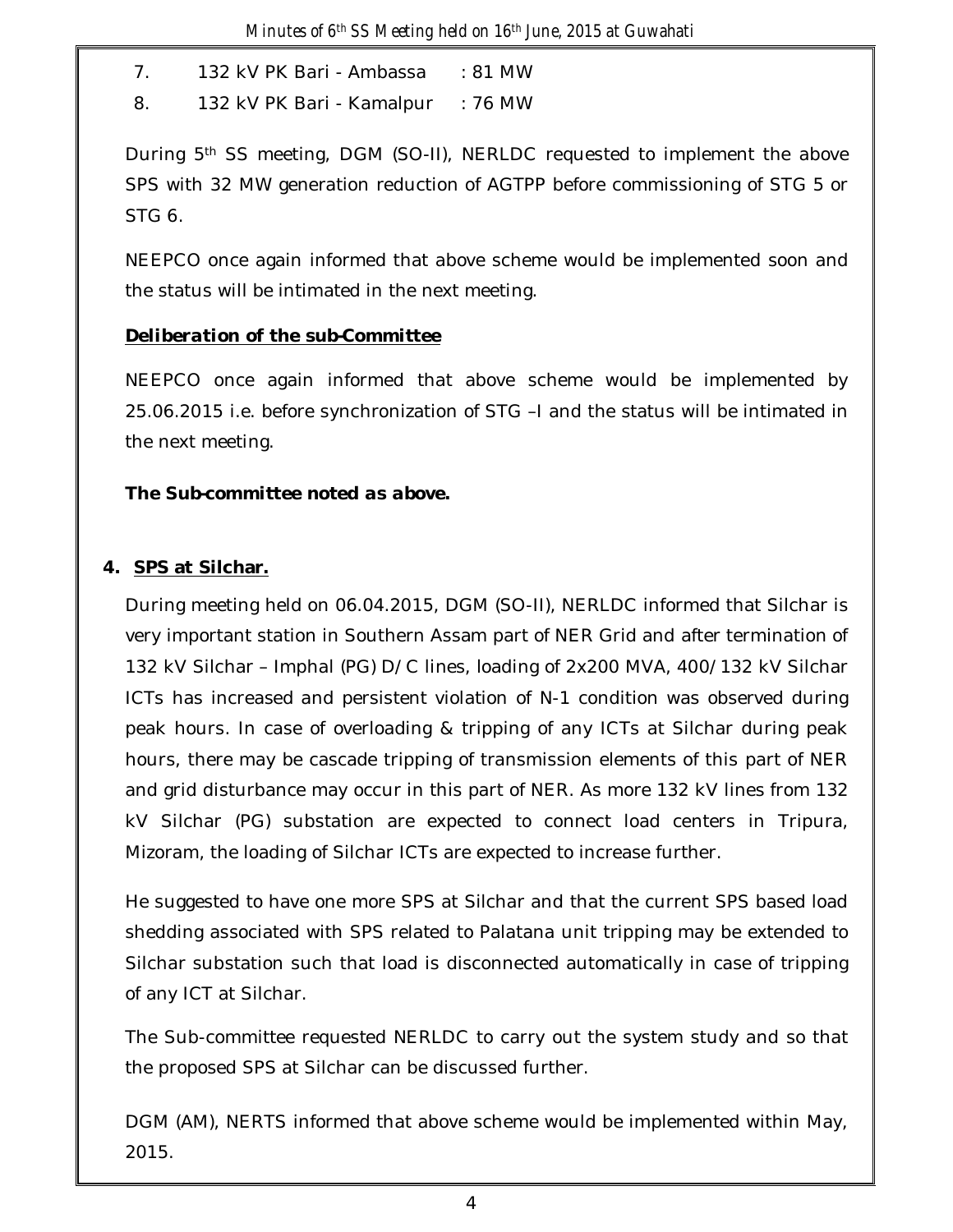During 5th SS Meeting, Manager (AM), NERTS informed that he will confirm about the current status and the same will be intimated to NERPC/NERLDC.

#### *Deliberation of the sub-Committee*

DGM (AM), NERTS informed that Alsthom engineers is expecting to arrive at site shortly and the work is likely to be completed soon. The current status and the same will be intimated to NERPC/NERLDC.

### *The Sub-committee noted as above.*

### **5. Installation of Reactor at Rangandai HEP.**

During 4th SS meeting, DGM (SO-II), NERLDC informed that on several occasions NER grid experiencing very high voltage condition during off-peak hours resulting in opening of numbers of 400 kV circuits to contain over voltage especially at RHEP. 400 kV Balipara- RHEP D/C link is operated through single circuit only in most of the time sacrificing reliability of the system. Similar is the condition in other corridors including IR link. To address the problem, conversion of line reactors as Bus reactors for 400 kV Bongaigaon-Balipara D/C line and installation of additional bus reactors at Balipara have been proposed.

In addition to this, one bus reactor of at least 50 MVAR capacity is required to be installed at RHEP so that over voltage problem can be solved

During 5th SS Meeting, SE(O) informed that communication from NEEPCO on the above issue has been received and after examining thoroughly by them, they have suggested the possibilities which is reproduced as below:

- 1. **Option-1**:- Possibility for installation of bus reactor at 400 kV/ 132kV switchyard has been examined. As per the preliminary study under present site condition, there is a possibility to accommodate one reactor at 400kV switchyard by way of extension of bus towards hill side. However, it will require cutting/ leveling of hillock, providing protection wall, diversion of road, drains, fencing etc.
- 2. **Option-2**:- RHEP units cannot be run in synchronous condenser mode because provision for the same is not available in the present scheme and lots of modifications including piping works shall be necessitated.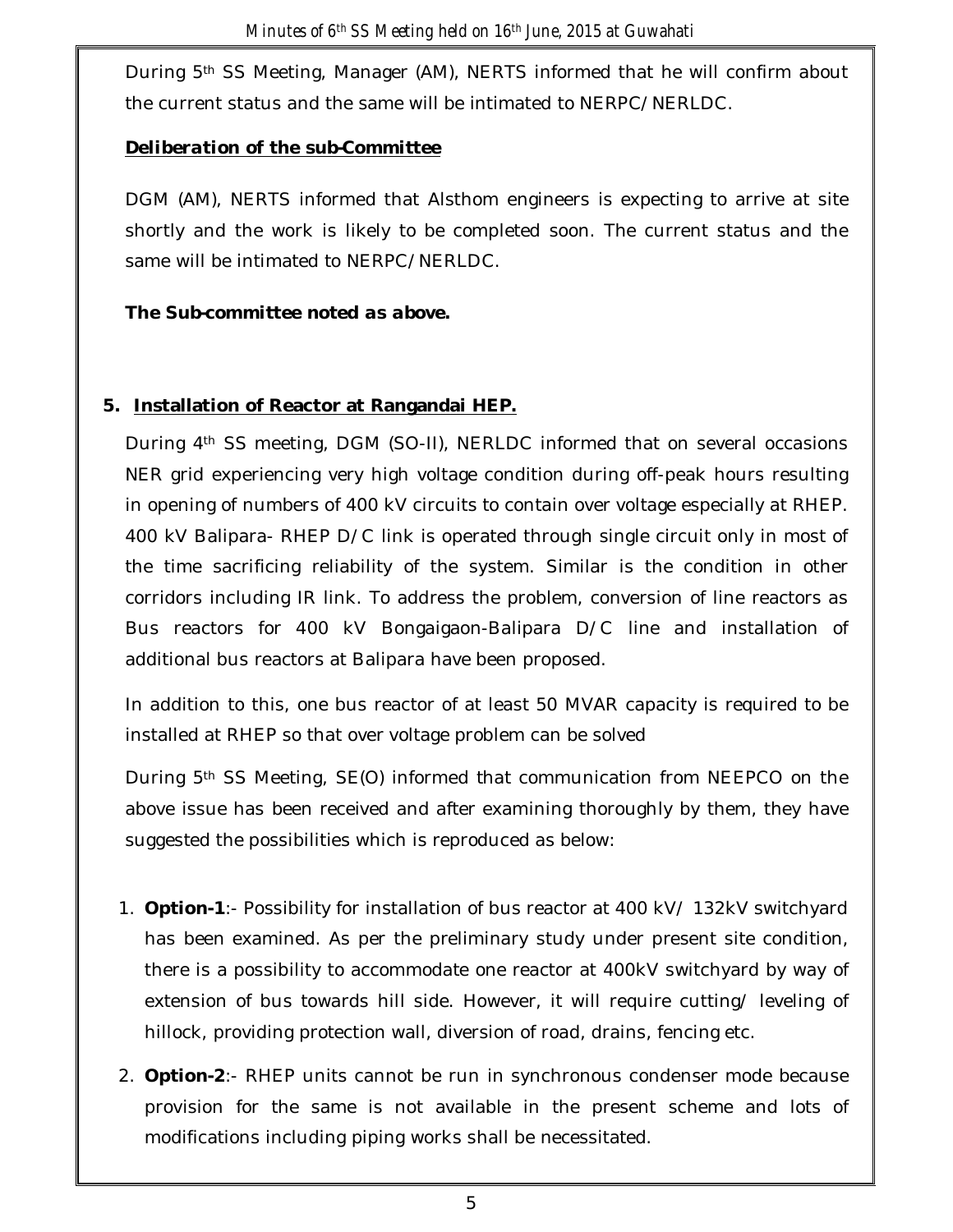- 3. **Option-3**:-Loading of bus reactor in Tertiary of ICTs is also not feasible; because those are very old ICTs and had failed also earlier and put in service after repairing.
- 4. NEEPCO is assisting the grid operator to counter the over voltage problem at RHEP by way of putting the 400 kV line reactor at bus whenever required. However, I would like to inform you that this operation is done through isolators as switching breakers are not available. The then Member Secretary, GM, NERLDC, POWERGRID representatives visited the site in 2007 and was dropped and necessary modification was done at Balipara. The operation through isolators in present scenario involves risks for the operators and detrimental to the equipment like isolators as well. Probably, the present arrangement is not lat all advisable.

Sr. Manager, NEEPCO stated that if the forum agrees for option-1 detail study shall be done and cost estimate & work schedule shall be prepared.

After detailed deliberation, Member Secretary suggested NEEPCO to work out the tentative estimate for above cost and intimate in next PCC meeting so that the matter can be taken up for funding from PSDF since the matter is for the benefit of the region. All embers agreed to the proposal.

#### *Deliberation of the sub-Committee*

DGM (AM), NERTS stated that the installation of new reactor will take more than two years meanwhile many ongoing projects will get commissioned and so, the requirement of reactor may be reviewed. DGM (SO-2), NERLDC informed that the reactor will be required in long term also. Accordingly, DGM (AM), NERTS stated that in such case the matter may taken up to next standing committee meeting for necessary approval. However, in such case, NEEPCO has to inform the availability of space for installation of reactor.

Further, it was also discussed that for immediate measure to contain overvoltage NEEPCO should carry switching operation of existing Reactors.

*The Sub-committee noted as above.*

#### **6. Implementation of islanding scheme in NER**

During the 94thOCC meeting, the committee had decided the following islanding scheme and associated frequencies levels for creation of islands in NER: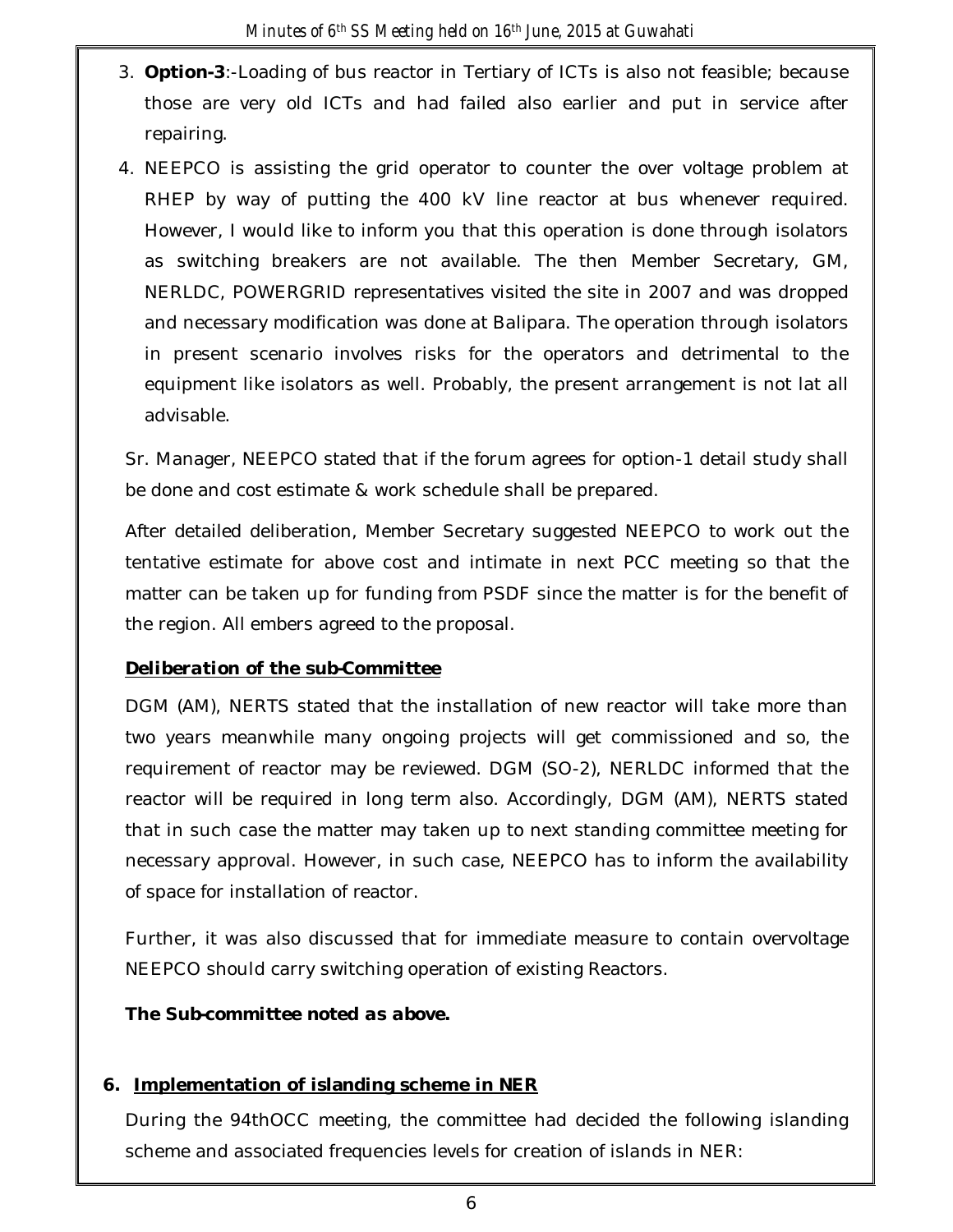| SN             | <b>Islanding Scheme</b>                                                                                                                                                                                                                                                                                                                   | Lines required to be<br>opened                                                                                                                                                                                                                                                                      | <b>UFR</b><br>Location                                                    | Implementing<br>Agency |
|----------------|-------------------------------------------------------------------------------------------------------------------------------------------------------------------------------------------------------------------------------------------------------------------------------------------------------------------------------------------|-----------------------------------------------------------------------------------------------------------------------------------------------------------------------------------------------------------------------------------------------------------------------------------------------------|---------------------------------------------------------------------------|------------------------|
|                | <b>ISLAND AT 48.80 Hz</b><br>with 500 ms delay:<br>Island comprising of<br>generating units<br>0f<br>AGBPP (Gas), NTPS<br>(Gas) & LTPS (Gas)<br>and loads of Upper<br>Assam<br>system<br>&<br>Deomali<br>area<br>(Ar.<br>Pradesh)<br>[Total<br>Generation:<br>380-400MW<br>and<br><b>200MW</b><br>load:<br>$($ off<br>peak)-300MW (peak)] | (a)<br>220 kV New Mariani<br>$(PG) - AGBPP$                                                                                                                                                                                                                                                         | UFR-1<br>[At New Mariani<br>(PG)                                          | <b>PGCIL</b>           |
|                |                                                                                                                                                                                                                                                                                                                                           | 220 kV Mariani -<br>(b)<br>Misa<br>220 kV Mariani -<br>(c)<br>Samaguri<br>(d)<br>132 kV Mokukchung                                                                                                                                                                                                  | UFR-2<br>[At Mariani,<br>Samaguri of<br><b>AEGCLI</b>                     | <b>AEGCL</b>           |
|                |                                                                                                                                                                                                                                                                                                                                           | - Mariani<br>132 kV Dimapur<br>(e)<br>(PG) - Bokajan                                                                                                                                                                                                                                                | UFR-3<br>[At Dimapur<br>(PG)                                              | <b>PGCIL</b>           |
|                |                                                                                                                                                                                                                                                                                                                                           | (f)<br>Generators to be<br>desynchronized for<br>reduction of generation<br>[if Generation > Load in<br>the islanded pocket]                                                                                                                                                                        |                                                                           |                        |
| 1              |                                                                                                                                                                                                                                                                                                                                           | De-synchronization /<br>(g)<br>isolation of one GT and one<br>ST from each of two<br>modules of AGBPP, which<br>are in operation, leading to<br>reduction of generation of<br>about 80-90 MW [i.e each<br>module will contribute to<br>reduction of about 40-45<br><b>MW</b><br>(GT:30MW+ST:15MW)]. | At AGBPP<br>[UFRs<br><b>of</b><br>line bays &<br>Generator to be<br>used] | <b>NEEPCO</b>          |
|                |                                                                                                                                                                                                                                                                                                                                           | Lines required to<br>(h)<br>be opened for load<br>shedding of 30MW (off-<br>peak) and 50MW (peak)<br>[if load > generation in<br>the islanded pocket]                                                                                                                                               |                                                                           |                        |
|                |                                                                                                                                                                                                                                                                                                                                           | 132kV Tinsukia -<br>(i)<br>Ledo S/C line (at 48.7Hz<br>instantaneous).                                                                                                                                                                                                                              | [At<br><b>UFR</b><br><b>Tinsukia</b> ]                                    | <b>AEGCL</b>           |
|                |                                                                                                                                                                                                                                                                                                                                           | 66kV Tinsukia -<br>(i)<br>Rupai S/C line (at 48.6Hz<br>instantaneous)                                                                                                                                                                                                                               |                                                                           | <b>AEGCL</b>           |
|                |                                                                                                                                                                                                                                                                                                                                           | 132kV Jorhat -<br>(k)<br>Bokakhat line (at 48.5Hz<br>instantaneous)                                                                                                                                                                                                                                 | <b>UFR</b><br>[At<br>Jorahat /<br>Bokakhat]                               | <b>AEGCL</b>           |
| $\overline{2}$ | ISLAND AT 48.80 Hz<br><u>with 500 ms delay :</u><br>Island comprising of<br>generating<br>units<br><b>AGTPP</b><br>$(Gas)$ ,                                                                                                                                                                                                              | 132 kV Palatana - Udaipur<br>of 132 kV Palatana -<br>Surjamani Nagar                                                                                                                                                                                                                                | UFR-1<br>[At Palatana]                                                    | <b>OTPC</b>            |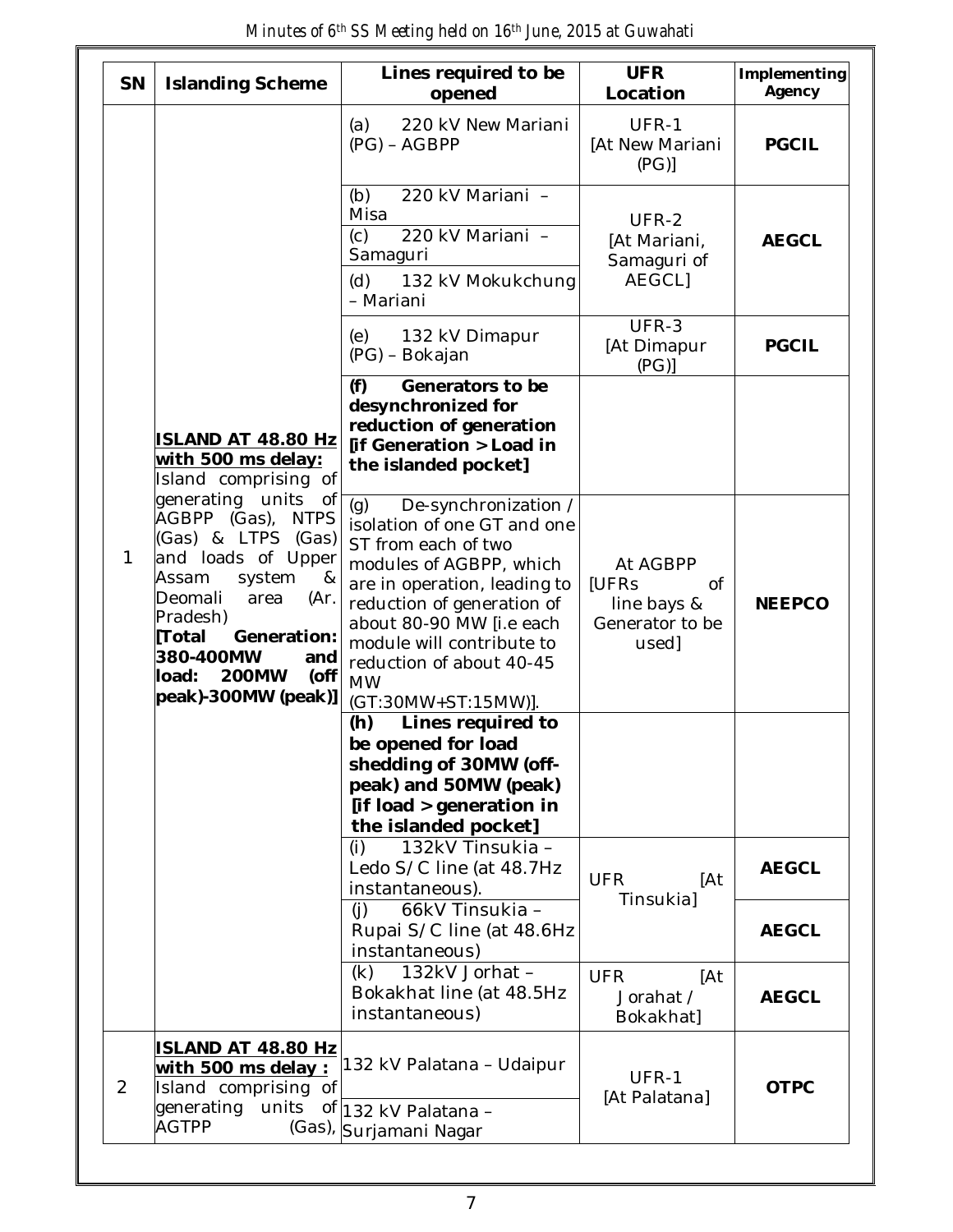| Minutes of 6 <sup>th</sup> SS Meeting held on 16 <sup>th</sup> June, 2015 at Guwahati |  |  |  |  |  |
|---------------------------------------------------------------------------------------|--|--|--|--|--|
|---------------------------------------------------------------------------------------|--|--|--|--|--|

|   | generating units at<br>Baramura<br>Rokhia (Gas)<br>8 <sub>l</sub><br>Gumati (Hydro) and<br>loads of<br>Tripura                                                         | $(Gas)$ , 132 kV Silchar -<br>Dullavcherra | UFR-2<br>[At Silchar]   | <b>PGCIL</b> |
|---|------------------------------------------------------------------------------------------------------------------------------------------------------------------------|--------------------------------------------|-------------------------|--------------|
|   | system<br>Dullavcherra area Kumarghat<br>(Assam)<br>[Total Generation:<br>150-160MW and 132 kV P K Bari -<br>load: 110MW (off-Kumarghat<br>peak) & 170-180MW<br>[peak] | & 132 kV AGTPP –                           | UFR-3<br>[At Kumarghat] | <b>PGCIL</b> |
| 3 | ISLAND AT<br>47.90<br>Hz:<br>Isolation of NER from<br>NEW grid at ER-NER<br>boundary with rest of<br>the generation and<br>load of NER                                 | To be decided after system study           |                         |              |

During meeting held on 06.04.2015, the Sub-committee put in record that because of the successful operation of Islanding – I, restoration of the grid in NER was carried out at the earliest during the major grid incidence occurred on 23.02.2015. However, Islanding scheme –II was not operated.

NERLDC enquired whether associated lines pertaining to Islanding –II tripped and any UFRs operated during the above incidence.

DGM (AM), NERTS informed that on that particular day i.e. 23.02.2015, the 132 kV Silchar-Dullavcherra line was in open condition and the other lines i.e. 132 kV R.C. Nagar – Dullavcherra and 132 kV P.K. Bari line tripped on UFRs. Moreover, he requested NERLDC to check the event through PMU if frequency touches 48.50 Hz and also the duration. He suggested to reset the frequency setting from 48.5 Hz to 48.8 Hz. and the committee agreed to the same.

During the 4<sup>th</sup> SS meeting, the Sub-committee decided to set both the Islanding Scheme I & II at 48.80 Hz. Necessary action has to be carried out by concerned utilities at the earliest.

During 5th SS meeting, Manager (AM), NERTS informed that resetting of frequency from 48.5 Hz to 48.8 Hz with 500 ms delay in Islanding Scheme – II have been completed by them.

OTPC informed that that resetting of frequency from 48.5 Hz to 48.8 Hz with 500 ms delay in Islanding Scheme – II will be completed by May, 2015. The status will be intimated in next meeting.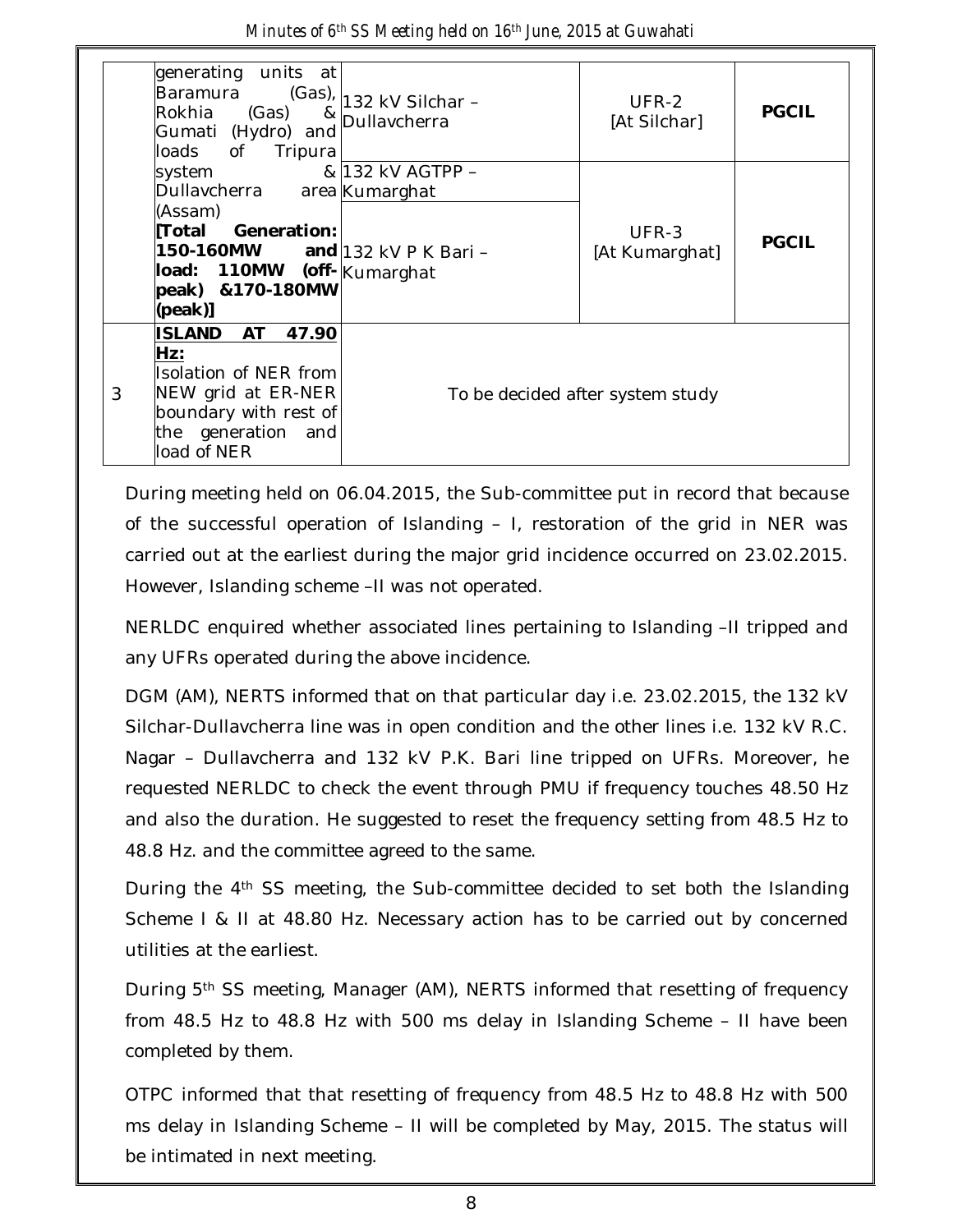#### *Deliberation of the sub-Committee*

Since no representative from OTPC was present, the status could not be updated.

*The Sub-committee requested NERPC to take up the matter with OTPC so that the above scheme can be completed at the earliest.*

# **7. Assessment of Total Transfer Capability (TTC), Transmission Reliability Margin (TRM) and Available Transfer Capability (ATC) by SLDC on respective Inter-State Transmission Corridor**

SLDCs of NER are requested to assess the above on monthly basis, 5 months in advance (eg: TTC/TRM/ATC for the month of November to be calculated by 15th of July), for further assessment of TTC, ATC and TRM of NER–ER corridor, group of control areas, individual control areas with the region and state-control-area to state-control-area by NERLDC, if required.

SLDCs are also requested to send study results for Peak (Export & Import) & Off Peak (Export & Import) along with assumptions in details and 6 nos sav case files (Base Case for Peak & Off Peak, Off Peak & Peak Export & Off Peak & Peak Import) to NERLDC by 15th of the month for the fifth month. All India sav case files have been sent to SLDCs. SLDCs are requested to use this sav case files while computing TTC, ATC & TRM for their state control area.

The latest .sav case files of Off Peak & Peak Cases have been mailed to SLDCs of NER on **8th June, 2015**.

The study results for assessment of Total Transfer Capability (TTC), Transmission Reliability Margin (TRM) and Available Transfer Capability (ATC) have not been received from any SLDC of NER.

NERLDC have assessed TTC of each control area of NER for Nov15 and has been emailed to SLDCs of NER. States may check the TTC of their control areas as computed by NERLDC and issue comments, if any as TTC, ATC & TRM figures of States control area and group of control areas may be uploaded in NLDC website, if required.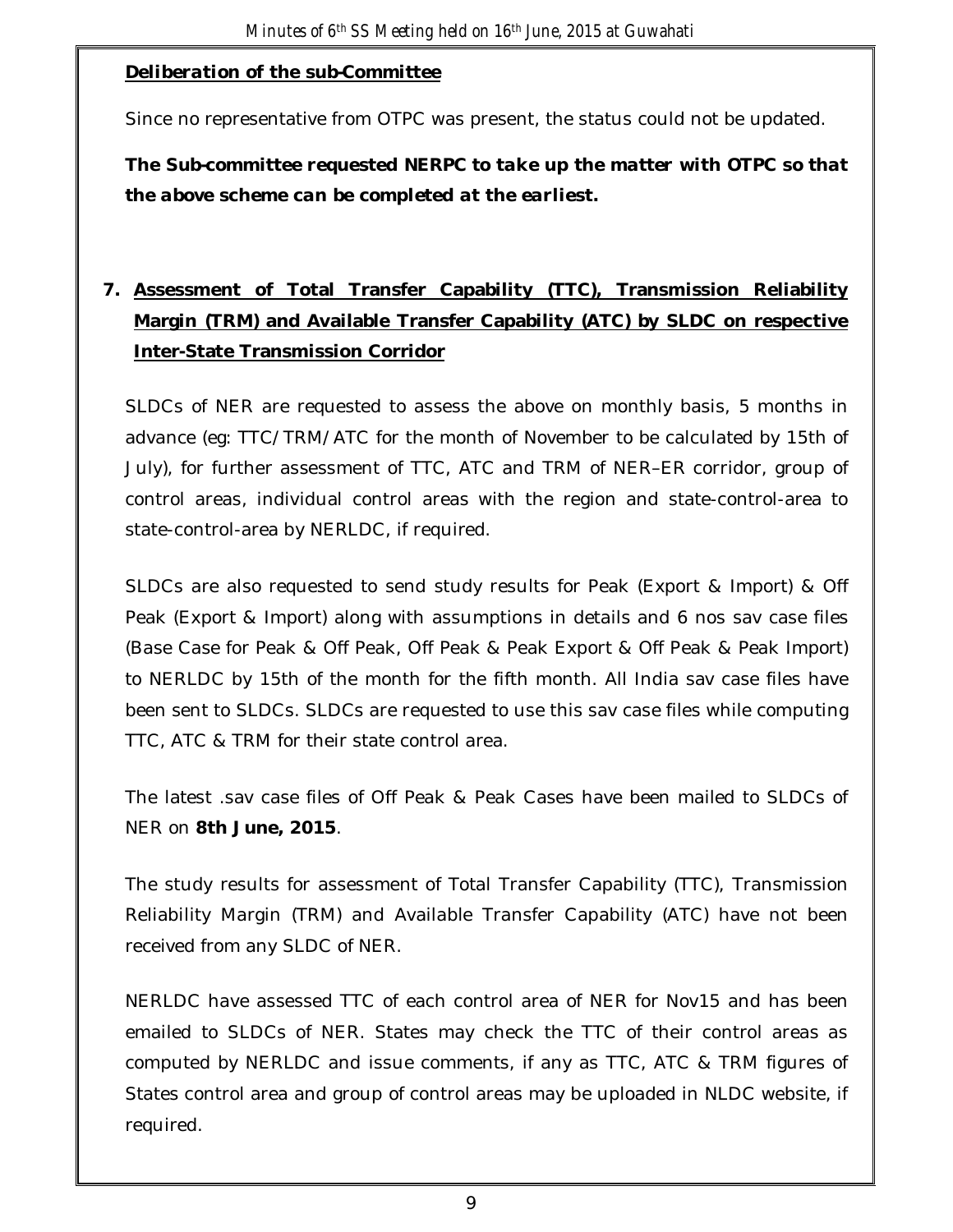#### *Deliberation of the sub-Committee*

**NERLDC have requested to depute at least one officer from each SLDC of NER for conducting system study of their control areas. He also requested to send study results for fifth month by 15th of the month.** 

NERLDC stated that TTC/ATC data are being assessed by them on behalf of states and requested them to check the data and give their comments at the earliest. Import TTC of states under peak & off peak scenarios for Nov15 assessed by NERLDC are as follows:

|                       | <b>State</b>         | <b>OFF-PEAK CASE</b>                                                                  |                                                      | <b>PEAK CASE</b>                                                                      |                                               |  |
|-----------------------|----------------------|---------------------------------------------------------------------------------------|------------------------------------------------------|---------------------------------------------------------------------------------------|-----------------------------------------------|--|
| SI.<br>N <sub>0</sub> |                      | Contingency                                                                           | <b>Total</b><br><b>Transfer</b><br><b>Capability</b> | Contingency                                                                           | <b>Total</b><br><b>Transfer</b><br>Capability |  |
| $\mathbf{1}$          | Arunachal<br>Pradesh | N-1 of 132/33 kV, 2x16<br><b>MVA</b> Transformers at<br>Deomali                       | 165                                                  | N-1 of 132/33 kV, 2x16<br><b>MVA</b> Transformers at<br>Deomali                       | 165                                           |  |
| $\overline{2}$        | Assam                | N-1 of 220/132 kV, 3x100<br>MVA transformers at<br>Sarusajai                          | 1175                                                 | N-1 of 220/132 kV, 3x100<br>MVA transformers at<br>Sarusajai                          | 1295                                          |  |
| 3                     | Manipur              | N-1 of 132 kV Imphal<br>$(PG)$ - Imphal $D/C$                                         | 260                                                  | N-1 of 132 kV Imphal (PG)<br>- Imphal $D/C$                                           | 260                                           |  |
| $\overline{4}$        | Meghalay<br>a        | N-1 of 132 kV Killing-<br>Epip II D/C                                                 | 250                                                  | N-1 of 132 kV Killing-Epip<br>II D/C                                                  | 250                                           |  |
| 5                     | Mizoram              | N-1 of 132/33kV, 12.5 MVA<br>transformer at<br>Luangmual/Zimabawk/Serch<br>ip/Lunglei | 98                                                   | N-1 of 132/33kV, 12.5 MVA<br>transformer at<br>Luangmual/Zimabawk/Serchip<br>/Lunglei | 98                                            |  |
| 6                     | Nagaland             | N-1 of 132/66 kV, 25 MVA<br>tranformer at Mokochung                                   | 97                                                   | N-1 of 132/66 kV, 25 MVA<br>97<br>tranformer at Mokochung                             |                                               |  |
| 7                     | Tripura              | N-1 of 132 kV Palatana -<br>Udaipur S/C                                               | 130                                                  | N-1 of 132 kV Palatana -<br>Udaipur S/C                                               | 126                                           |  |

If no comments are received by  $15<sup>th</sup>$  July, 2015, the above figures will be treated as final figure & it will be used for transaction for the market.

*The Sub-committee suggested to take up the matter in coming 110th OCC meeting to be held on the next day and requested to intimate the name of the persons who will do system study for their control areas by next meeting.*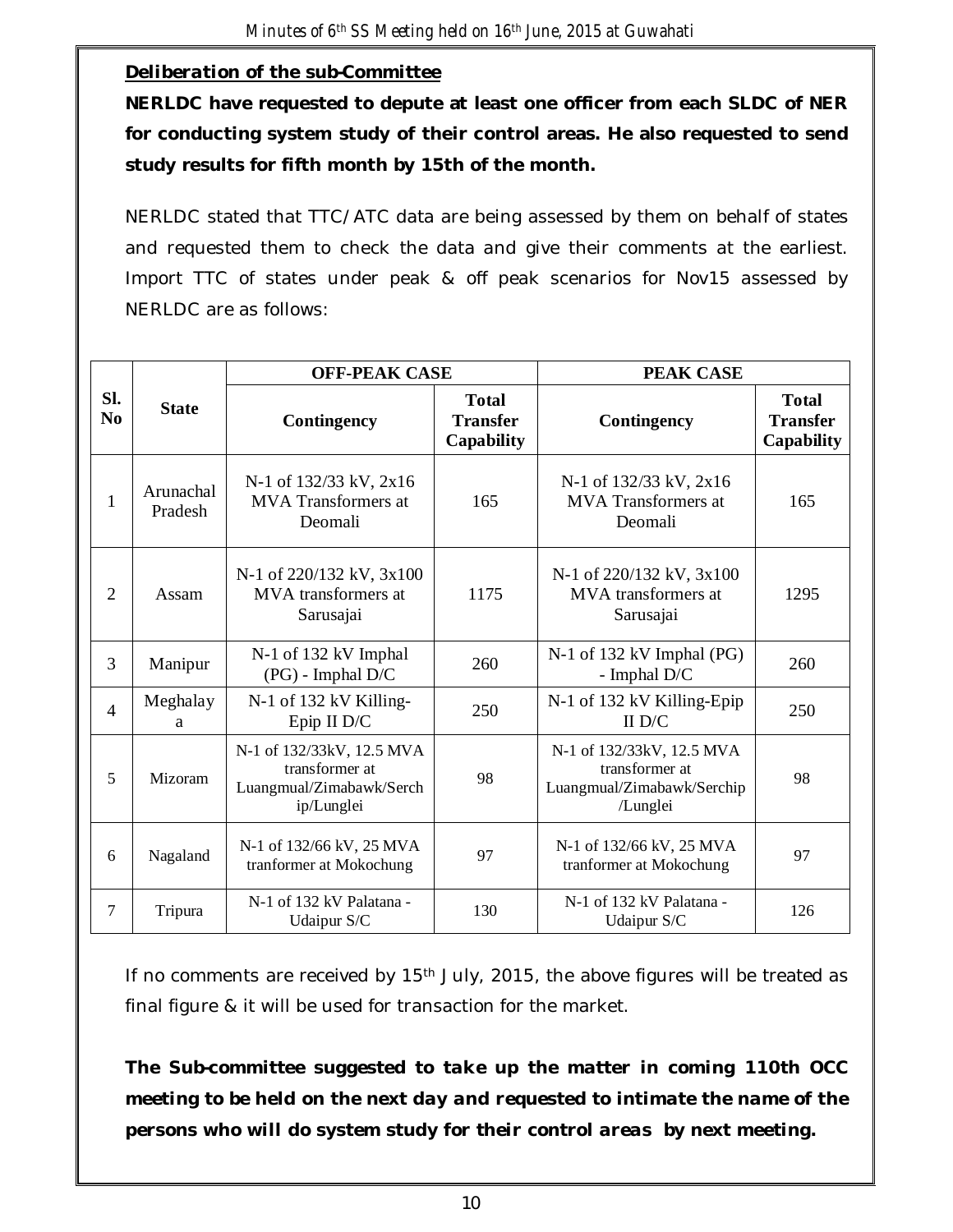### **8. Training Program on uses of PSS/E**

NERLDC demonstrated the usage of PSS/E software in the meeting for benefit of all constituents as part of Capacity Building for system studies after this meeting and also same was also done after 4<sup>th</sup> & 5<sup>th</sup> System Studies Meeting.

It was stressed upon by NERLDC that using PSS/E software for conducting system studies would be beneficial for all constituents of NER Grid. The need for accurate load-generation forecast as well as intimation regarding changes in power system network to NERLDC was stressed upon.

NERLDC displayed the basic files (SAV and SLD) required for running a load flow solution in PSSE. In network data, NERLDC used to model upto 132 kV LV network of the region. For purposes like computation of State control area wise TTC, NERLDC is modelling upto 33 kV/11 kV LV level also. NERLDC is emailing to all the constituents those files every month and requested them to check for the network data (like Transformer rating, Transmission lines, Reactors, Capacitors etc.) and send updated files & information regarding new elements to NERLDC. All Constituents agreed.

NERLDC demonstrated the basic load-flow procedure in PSSE, opening the files, making network changes, making load-generation changes, performing simulations and saving appropriately. NERLDC also demonstrated the procedure for computation of Total Transfer Capability (TTC) of NER Grid as well as of statecontrol areas.

**\*\*\*\***